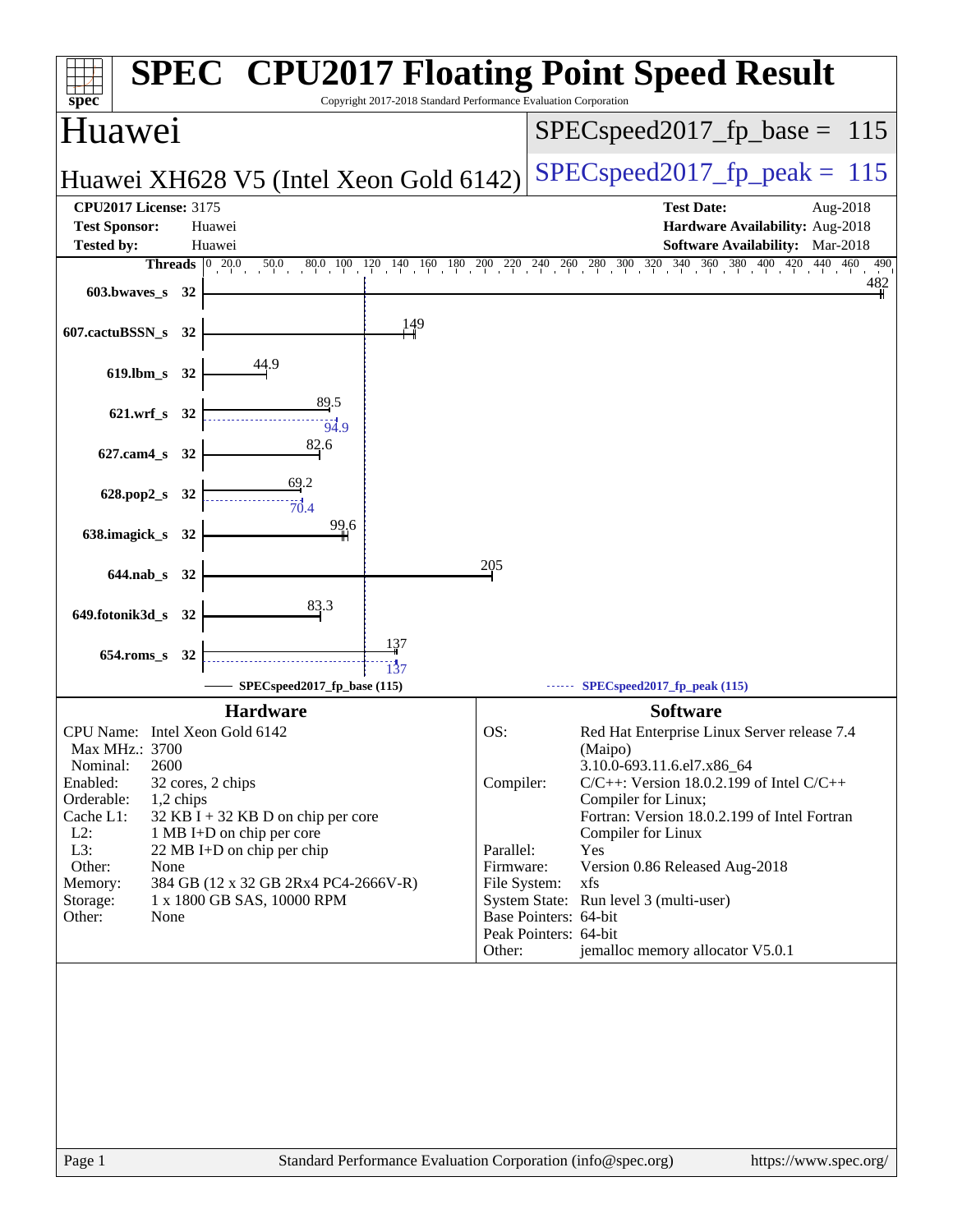#### **[spec](http://www.spec.org/) [SPEC CPU2017 Floating Point Speed Result](http://www.spec.org/auto/cpu2017/Docs/result-fields.html#SPECCPU2017FloatingPointSpeedResult)** Copyright 2017-2018 Standard Performance Evaluation Corporation Huawei Huawei XH628 V5 (Intel Xeon Gold 6142) SPECspeed 2017 fp peak = 115 SPECspeed2017 fp base =  $115$ **[CPU2017 License:](http://www.spec.org/auto/cpu2017/Docs/result-fields.html#CPU2017License)** 3175 **[Test Date:](http://www.spec.org/auto/cpu2017/Docs/result-fields.html#TestDate)** Aug-2018 **[Test Sponsor:](http://www.spec.org/auto/cpu2017/Docs/result-fields.html#TestSponsor)** Huawei **[Hardware Availability:](http://www.spec.org/auto/cpu2017/Docs/result-fields.html#HardwareAvailability)** Aug-2018 **[Tested by:](http://www.spec.org/auto/cpu2017/Docs/result-fields.html#Testedby)** Huawei **[Software Availability:](http://www.spec.org/auto/cpu2017/Docs/result-fields.html#SoftwareAvailability)** Mar-2018 **[Results Table](http://www.spec.org/auto/cpu2017/Docs/result-fields.html#ResultsTable) [Benchmark](http://www.spec.org/auto/cpu2017/Docs/result-fields.html#Benchmark) [Threads](http://www.spec.org/auto/cpu2017/Docs/result-fields.html#Threads) [Seconds](http://www.spec.org/auto/cpu2017/Docs/result-fields.html#Seconds) [Ratio](http://www.spec.org/auto/cpu2017/Docs/result-fields.html#Ratio) [Seconds](http://www.spec.org/auto/cpu2017/Docs/result-fields.html#Seconds) [Ratio](http://www.spec.org/auto/cpu2017/Docs/result-fields.html#Ratio) [Seconds](http://www.spec.org/auto/cpu2017/Docs/result-fields.html#Seconds) [Ratio](http://www.spec.org/auto/cpu2017/Docs/result-fields.html#Ratio) Base [Threads](http://www.spec.org/auto/cpu2017/Docs/result-fields.html#Threads) [Seconds](http://www.spec.org/auto/cpu2017/Docs/result-fields.html#Seconds) [Ratio](http://www.spec.org/auto/cpu2017/Docs/result-fields.html#Ratio) [Seconds](http://www.spec.org/auto/cpu2017/Docs/result-fields.html#Seconds) [Ratio](http://www.spec.org/auto/cpu2017/Docs/result-fields.html#Ratio) [Seconds](http://www.spec.org/auto/cpu2017/Docs/result-fields.html#Seconds) [Ratio](http://www.spec.org/auto/cpu2017/Docs/result-fields.html#Ratio) Peak** [603.bwaves\\_s](http://www.spec.org/auto/cpu2017/Docs/benchmarks/603.bwaves_s.html) 32 122 484 **[122](http://www.spec.org/auto/cpu2017/Docs/result-fields.html#Median) [482](http://www.spec.org/auto/cpu2017/Docs/result-fields.html#Median)** 123 481 32 122 484 **[122](http://www.spec.org/auto/cpu2017/Docs/result-fields.html#Median) [482](http://www.spec.org/auto/cpu2017/Docs/result-fields.html#Median)** 123 481 [607.cactuBSSN\\_s](http://www.spec.org/auto/cpu2017/Docs/benchmarks/607.cactuBSSN_s.html) 32 111 151 117 142 **[112](http://www.spec.org/auto/cpu2017/Docs/result-fields.html#Median) [149](http://www.spec.org/auto/cpu2017/Docs/result-fields.html#Median)** 32 111 151 117 142 **[112](http://www.spec.org/auto/cpu2017/Docs/result-fields.html#Median) [149](http://www.spec.org/auto/cpu2017/Docs/result-fields.html#Median)** [619.lbm\\_s](http://www.spec.org/auto/cpu2017/Docs/benchmarks/619.lbm_s.html) 32 116 45.0 **[117](http://www.spec.org/auto/cpu2017/Docs/result-fields.html#Median) [44.9](http://www.spec.org/auto/cpu2017/Docs/result-fields.html#Median)** 117 44.9 32 116 45.0 **[117](http://www.spec.org/auto/cpu2017/Docs/result-fields.html#Median) [44.9](http://www.spec.org/auto/cpu2017/Docs/result-fields.html#Median)** 117 44.9 [621.wrf\\_s](http://www.spec.org/auto/cpu2017/Docs/benchmarks/621.wrf_s.html) 32 148 89.5 **[148](http://www.spec.org/auto/cpu2017/Docs/result-fields.html#Median) [89.5](http://www.spec.org/auto/cpu2017/Docs/result-fields.html#Median)** 147 90.0 32 139 95.2 140 94.4 **[139](http://www.spec.org/auto/cpu2017/Docs/result-fields.html#Median) [94.9](http://www.spec.org/auto/cpu2017/Docs/result-fields.html#Median)** [627.cam4\\_s](http://www.spec.org/auto/cpu2017/Docs/benchmarks/627.cam4_s.html) 32 108 82.4 107 82.9 **[107](http://www.spec.org/auto/cpu2017/Docs/result-fields.html#Median) [82.6](http://www.spec.org/auto/cpu2017/Docs/result-fields.html#Median)** 32 108 82.4 107 82.9 **[107](http://www.spec.org/auto/cpu2017/Docs/result-fields.html#Median) [82.6](http://www.spec.org/auto/cpu2017/Docs/result-fields.html#Median)** [628.pop2\\_s](http://www.spec.org/auto/cpu2017/Docs/benchmarks/628.pop2_s.html) 32 **[172](http://www.spec.org/auto/cpu2017/Docs/result-fields.html#Median) [69.2](http://www.spec.org/auto/cpu2017/Docs/result-fields.html#Median)** 171 69.6 172 69.1 32 168 70.5 170 69.8 **[169](http://www.spec.org/auto/cpu2017/Docs/result-fields.html#Median) [70.4](http://www.spec.org/auto/cpu2017/Docs/result-fields.html#Median)** [638.imagick\\_s](http://www.spec.org/auto/cpu2017/Docs/benchmarks/638.imagick_s.html) 32 140 103 146 98.9 **[145](http://www.spec.org/auto/cpu2017/Docs/result-fields.html#Median) [99.6](http://www.spec.org/auto/cpu2017/Docs/result-fields.html#Median)** 32 140 103 146 98.9 **[145](http://www.spec.org/auto/cpu2017/Docs/result-fields.html#Median) [99.6](http://www.spec.org/auto/cpu2017/Docs/result-fields.html#Median)** [644.nab\\_s](http://www.spec.org/auto/cpu2017/Docs/benchmarks/644.nab_s.html) 32 **[85.1](http://www.spec.org/auto/cpu2017/Docs/result-fields.html#Median) [205](http://www.spec.org/auto/cpu2017/Docs/result-fields.html#Median)** 85.1 205 85.2 205 32 **[85.1](http://www.spec.org/auto/cpu2017/Docs/result-fields.html#Median) [205](http://www.spec.org/auto/cpu2017/Docs/result-fields.html#Median)** 85.1 205 85.2 205 [649.fotonik3d\\_s](http://www.spec.org/auto/cpu2017/Docs/benchmarks/649.fotonik3d_s.html) 32 110 82.8 **[109](http://www.spec.org/auto/cpu2017/Docs/result-fields.html#Median) [83.3](http://www.spec.org/auto/cpu2017/Docs/result-fields.html#Median)** 109 83.7 32 110 82.8 **[109](http://www.spec.org/auto/cpu2017/Docs/result-fields.html#Median) [83.3](http://www.spec.org/auto/cpu2017/Docs/result-fields.html#Median)** 109 83.7 [654.roms\\_s](http://www.spec.org/auto/cpu2017/Docs/benchmarks/654.roms_s.html) 32 **[115](http://www.spec.org/auto/cpu2017/Docs/result-fields.html#Median) [137](http://www.spec.org/auto/cpu2017/Docs/result-fields.html#Median)** 114 138 116 136 32 115 137 114 138 **[115](http://www.spec.org/auto/cpu2017/Docs/result-fields.html#Median) [137](http://www.spec.org/auto/cpu2017/Docs/result-fields.html#Median) [SPECspeed2017\\_fp\\_base =](http://www.spec.org/auto/cpu2017/Docs/result-fields.html#SPECspeed2017fpbase) 115**

**[SPECspeed2017\\_fp\\_peak =](http://www.spec.org/auto/cpu2017/Docs/result-fields.html#SPECspeed2017fppeak) 115**

Results appear in the [order in which they were run.](http://www.spec.org/auto/cpu2017/Docs/result-fields.html#RunOrder) Bold underlined text [indicates a median measurement](http://www.spec.org/auto/cpu2017/Docs/result-fields.html#Median).

### **[Operating System Notes](http://www.spec.org/auto/cpu2017/Docs/result-fields.html#OperatingSystemNotes)**

Stack size set to unlimited using "ulimit -s unlimited"

### **[General Notes](http://www.spec.org/auto/cpu2017/Docs/result-fields.html#GeneralNotes)**

Environment variables set by runcpu before the start of the run: KMP\_AFFINITY = "granularity=fine,compact" LD\_LIBRARY\_PATH = "/spec2017/lib/ia32:/spec2017/lib/intel64:/spec2017/je5.0.1-32:/spec2017/je5.0.1-64" OMP\_STACKSIZE = "192M"

 Binaries compiled on a system with 1x Intel Core i7-6700K CPU + 32GB RAM memory using Redhat Enterprise Linux 7.5 Transparent Huge Pages enabled by default Prior to runcpu invocation Filesystem page cache synced and cleared with: sync; echo 3> /proc/sys/vm/drop\_caches Yes: The test sponsor attests, as of date of publication, that CVE-2017-5754 (Meltdown) is mitigated in the system as tested and documented. Yes: The test sponsor attests, as of date of publication, that CVE-2017-5753 (Spectre variant 1) is mitigated in the system as tested and documented. Yes: The test sponsor attests, as of date of publication, that CVE-2017-5715 (Spectre variant 2) is mitigated in the system as tested and documented. jemalloc, a general purpose malloc implementation built with the RedHat Enterprise 7.5, and the system compiler gcc 4.8.5 sources available from jemalloc.net or <https://github.com/jemalloc/jemalloc/releases>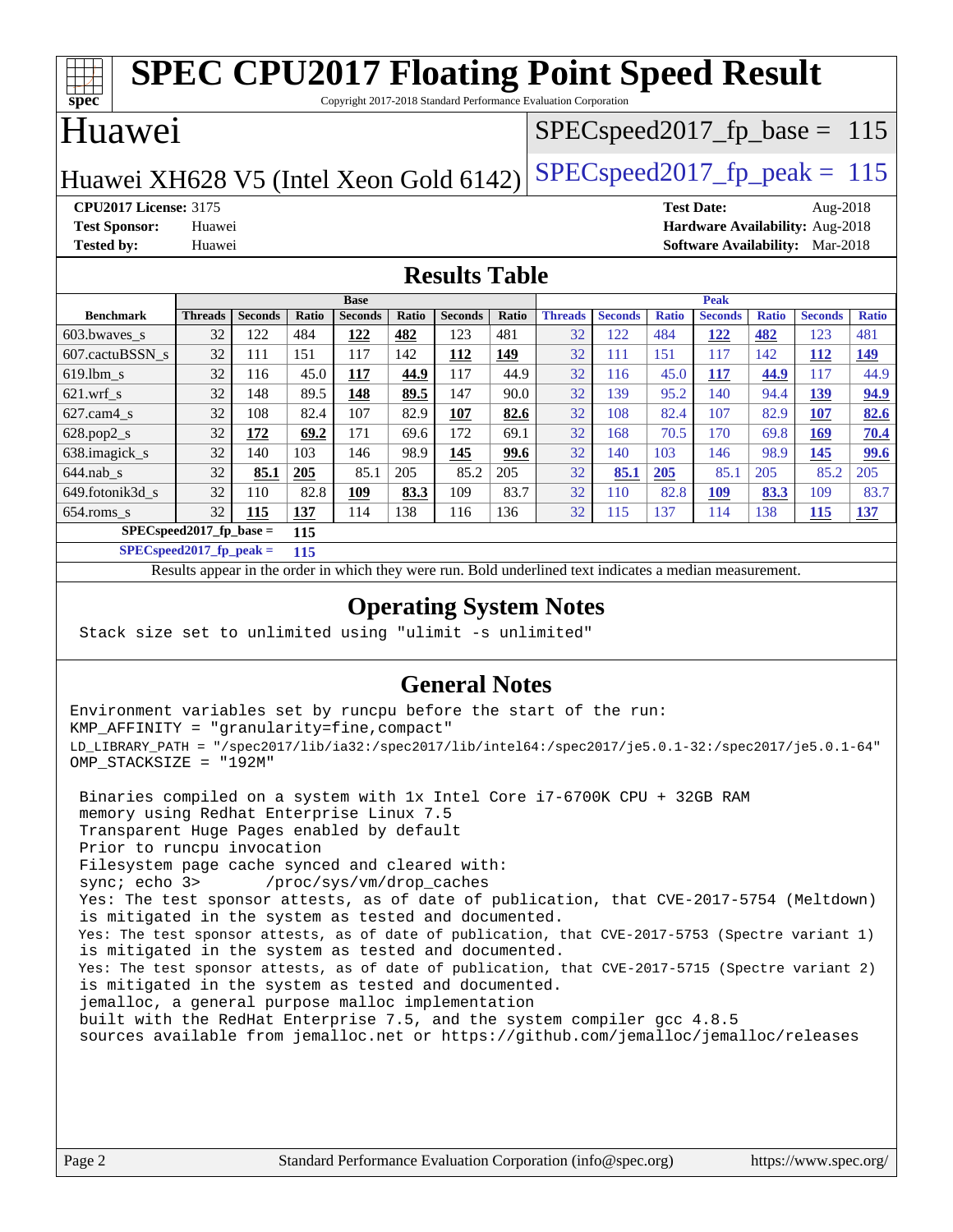#### Page 3 Standard Performance Evaluation Corporation [\(info@spec.org\)](mailto:info@spec.org) <https://www.spec.org/> **[spec](http://www.spec.org/) [SPEC CPU2017 Floating Point Speed Result](http://www.spec.org/auto/cpu2017/Docs/result-fields.html#SPECCPU2017FloatingPointSpeedResult)** Copyright 2017-2018 Standard Performance Evaluation Corporation Huawei Huawei XH628 V5 (Intel Xeon Gold 6142) SPECspeed 2017 fp peak = 115 SPECspeed2017 fp base =  $115$ **[CPU2017 License:](http://www.spec.org/auto/cpu2017/Docs/result-fields.html#CPU2017License)** 3175 **[Test Date:](http://www.spec.org/auto/cpu2017/Docs/result-fields.html#TestDate)** Aug-2018 **[Test Sponsor:](http://www.spec.org/auto/cpu2017/Docs/result-fields.html#TestSponsor)** Huawei **[Hardware Availability:](http://www.spec.org/auto/cpu2017/Docs/result-fields.html#HardwareAvailability)** Aug-2018 **[Tested by:](http://www.spec.org/auto/cpu2017/Docs/result-fields.html#Testedby)** Huawei **[Software Availability:](http://www.spec.org/auto/cpu2017/Docs/result-fields.html#SoftwareAvailability)** Mar-2018 **[Platform Notes](http://www.spec.org/auto/cpu2017/Docs/result-fields.html#PlatformNotes)** BIOS configuration: Power Policy Set to Load Balance Hyper-Threading Set to Disable XPT Prefetch Set to Enabled Sysinfo program /spec2017/bin/sysinfo Rev: r5797 of 2017-06-14 96c45e4568ad54c135fd618bcc091c0f running on localhost.localdomain Wed Aug 15 16:19:59 2018 SUT (System Under Test) info as seen by some common utilities. For more information on this section, see <https://www.spec.org/cpu2017/Docs/config.html#sysinfo> From /proc/cpuinfo model name : Intel(R) Xeon(R) Gold 6142 CPU @ 2.60GHz 2 "physical id"s (chips) 32 "processors" cores, siblings (Caution: counting these is hw and system dependent. The following excerpts from /proc/cpuinfo might not be reliable. Use with caution.) cpu cores : 16 siblings : 16 physical 0: cores 0 1 2 3 4 5 6 7 8 9 10 11 12 13 14 15 physical 1: cores 0 1 2 3 4 5 6 7 8 9 10 11 12 13 14 15 From lscpu: Architecture: x86\_64 CPU op-mode(s): 32-bit, 64-bit Byte Order: Little Endian  $CPU(s):$  32 On-line CPU(s) list: 0-31 Thread(s) per core: 1 Core(s) per socket: 16 Socket(s): 2 NUMA node(s): 2 Vendor ID: GenuineIntel CPU family: 6 Model: 85 Model name:  $Intel(R)$  Xeon(R) Gold 6142 CPU @ 2.60GHz Stepping: 4 CPU MHz: 2601.000 CPU max MHz: 2601.0000 CPU min MHz: 1000.0000 BogoMIPS: 5200.00 Virtualization: VT-x L1d cache: 32K<br>
L1i cache: 32K  $L1i$  cache: L2 cache: 1024K L3 cache: 22528K **(Continued on next page)**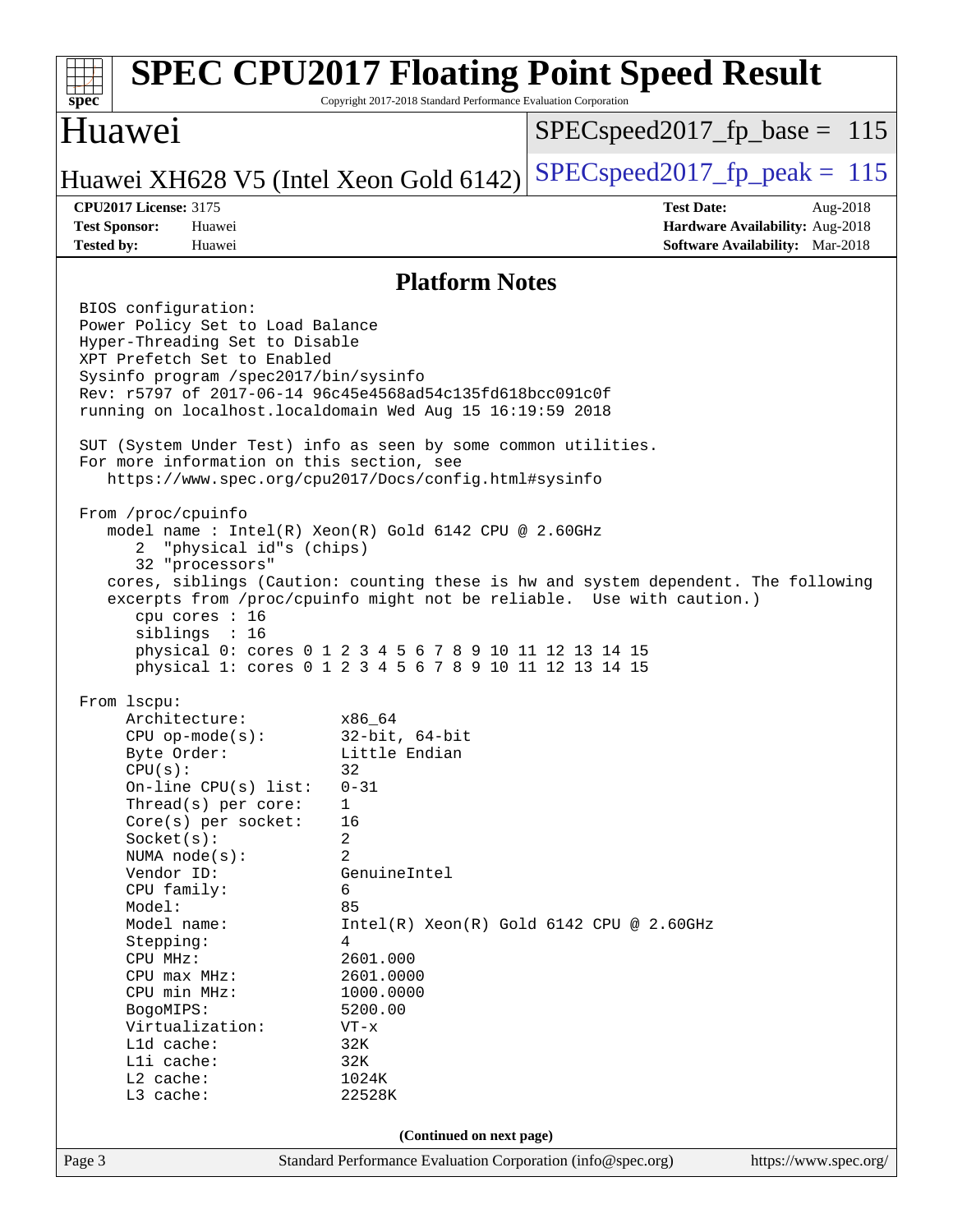| <b>SPEC CPU2017 Floating Point Speed Result</b><br>Copyright 2017-2018 Standard Performance Evaluation Corporation<br>$spec^*$                                                                                                                                                                                                                                                                                                                                                                                                                                                                                                                                                                                                                                                                                                                                                                                                                                                                                                                                                                                                                                                                                                                                                                                                                                                                                                                                                                                                                                                                  |                                                                           |  |  |  |  |
|-------------------------------------------------------------------------------------------------------------------------------------------------------------------------------------------------------------------------------------------------------------------------------------------------------------------------------------------------------------------------------------------------------------------------------------------------------------------------------------------------------------------------------------------------------------------------------------------------------------------------------------------------------------------------------------------------------------------------------------------------------------------------------------------------------------------------------------------------------------------------------------------------------------------------------------------------------------------------------------------------------------------------------------------------------------------------------------------------------------------------------------------------------------------------------------------------------------------------------------------------------------------------------------------------------------------------------------------------------------------------------------------------------------------------------------------------------------------------------------------------------------------------------------------------------------------------------------------------|---------------------------------------------------------------------------|--|--|--|--|
| Huawei                                                                                                                                                                                                                                                                                                                                                                                                                                                                                                                                                                                                                                                                                                                                                                                                                                                                                                                                                                                                                                                                                                                                                                                                                                                                                                                                                                                                                                                                                                                                                                                          | $SPEC speed2017_f p\_base = 115$                                          |  |  |  |  |
| Huawei XH628 V5 (Intel Xeon Gold 6142)                                                                                                                                                                                                                                                                                                                                                                                                                                                                                                                                                                                                                                                                                                                                                                                                                                                                                                                                                                                                                                                                                                                                                                                                                                                                                                                                                                                                                                                                                                                                                          | $SPEC speed2017_fp\_peak = 115$                                           |  |  |  |  |
| <b>CPU2017 License: 3175</b>                                                                                                                                                                                                                                                                                                                                                                                                                                                                                                                                                                                                                                                                                                                                                                                                                                                                                                                                                                                                                                                                                                                                                                                                                                                                                                                                                                                                                                                                                                                                                                    | <b>Test Date:</b><br>Aug-2018                                             |  |  |  |  |
| <b>Test Sponsor:</b><br>Huawei<br><b>Tested by:</b><br>Huawei                                                                                                                                                                                                                                                                                                                                                                                                                                                                                                                                                                                                                                                                                                                                                                                                                                                                                                                                                                                                                                                                                                                                                                                                                                                                                                                                                                                                                                                                                                                                   | Hardware Availability: Aug-2018<br><b>Software Availability:</b> Mar-2018 |  |  |  |  |
| <b>Platform Notes (Continued)</b>                                                                                                                                                                                                                                                                                                                                                                                                                                                                                                                                                                                                                                                                                                                                                                                                                                                                                                                                                                                                                                                                                                                                                                                                                                                                                                                                                                                                                                                                                                                                                               |                                                                           |  |  |  |  |
| NUMA node0 CPU(s):<br>$0 - 15$<br>NUMA nodel CPU(s):<br>$16 - 31$<br>Flaqs:<br>pat pse36 clflush dts acpi mmx fxsr sse sse2 ss ht tm pbe syscall nx pdpelgb rdtscp<br>lm constant_tsc art arch_perfmon pebs bts rep_good nopl xtopology nonstop_tsc<br>aperfmperf eagerfpu pni pclmulqdq dtes64 monitor ds_cpl vmx smx est tm2 ssse3 fma<br>cx16 xtpr pdcm pcid dca sse4_1 sse4_2 x2apic movbe popcnt tsc_deadline_timer aes<br>xsave avx f16c rdrand lahf_lm abm 3dnowprefetch epb cat_13 cdp_13 invpcid_single<br>intel_pt spec_ctrl ibpb_support tpr_shadow vnmi flexpriority ept vpid fsgsbase<br>tsc_adjust bmil hle avx2 smep bmi2 erms invpcid rtm cqm mpx rdt_a avx512f avx512dq<br>rdseed adx smap clflushopt clwb avx512cd avx512bw avx512vl xsaveopt xsavec xgetbvl<br>cqm_llc cqm_occup_llc cqm_mbm_total cqm_mbm_local dtherm ida arat pln pts<br>/proc/cpuinfo cache data<br>cache size : $22528$ KB<br>From numactl --hardware WARNING: a numactl 'node' might or might not correspond to a<br>physical chip.<br>$available: 2 nodes (0-1)$<br>node 0 cpus: 0 1 2 3 4 5 6 7 8 9 10 11 12 13 14 15<br>node 0 size: 194741 MB<br>node 0 free: 189655 MB<br>node 1 cpus: 16 17 18 19 20 21 22 23 24 25 26 27 28 29 30 31<br>node 1 size: 196608 MB<br>node 1 free: 191294 MB<br>node distances:<br>node 0 1<br>0:<br>10 21<br>1:<br>21<br>10<br>From /proc/meminfo<br>MemTotal:<br>394174888 kB<br>HugePages_Total:<br>$\Omega$<br>2048 kB<br>Hugepagesize:<br>From /etc/*release* /etc/*version*<br>os-release:<br>NAME="Red Hat Enterprise Linux Server"<br>VERSION="7.4 (Maipo)" | fpu vme de pse tsc msr pae mce cx8 apic sep mtrr pge mca cmov             |  |  |  |  |
| ID="rhel"<br>ID_LIKE="fedora"<br>VARIANT="Server"                                                                                                                                                                                                                                                                                                                                                                                                                                                                                                                                                                                                                                                                                                                                                                                                                                                                                                                                                                                                                                                                                                                                                                                                                                                                                                                                                                                                                                                                                                                                               |                                                                           |  |  |  |  |
| VARIANT_ID="server"                                                                                                                                                                                                                                                                                                                                                                                                                                                                                                                                                                                                                                                                                                                                                                                                                                                                                                                                                                                                                                                                                                                                                                                                                                                                                                                                                                                                                                                                                                                                                                             |                                                                           |  |  |  |  |
| VERSION_ID="7.4"                                                                                                                                                                                                                                                                                                                                                                                                                                                                                                                                                                                                                                                                                                                                                                                                                                                                                                                                                                                                                                                                                                                                                                                                                                                                                                                                                                                                                                                                                                                                                                                |                                                                           |  |  |  |  |
| PRETTY_NAME="Red Hat Enterprise Linux Server 7.4 (Maipo)"<br>redhat-release: Red Hat Enterprise Linux Server release 7.4 (Maipo)                                                                                                                                                                                                                                                                                                                                                                                                                                                                                                                                                                                                                                                                                                                                                                                                                                                                                                                                                                                                                                                                                                                                                                                                                                                                                                                                                                                                                                                                |                                                                           |  |  |  |  |
| system-release: Red Hat Enterprise Linux Server release 7.4 (Maipo)                                                                                                                                                                                                                                                                                                                                                                                                                                                                                                                                                                                                                                                                                                                                                                                                                                                                                                                                                                                                                                                                                                                                                                                                                                                                                                                                                                                                                                                                                                                             |                                                                           |  |  |  |  |
| (Continued on next page)                                                                                                                                                                                                                                                                                                                                                                                                                                                                                                                                                                                                                                                                                                                                                                                                                                                                                                                                                                                                                                                                                                                                                                                                                                                                                                                                                                                                                                                                                                                                                                        |                                                                           |  |  |  |  |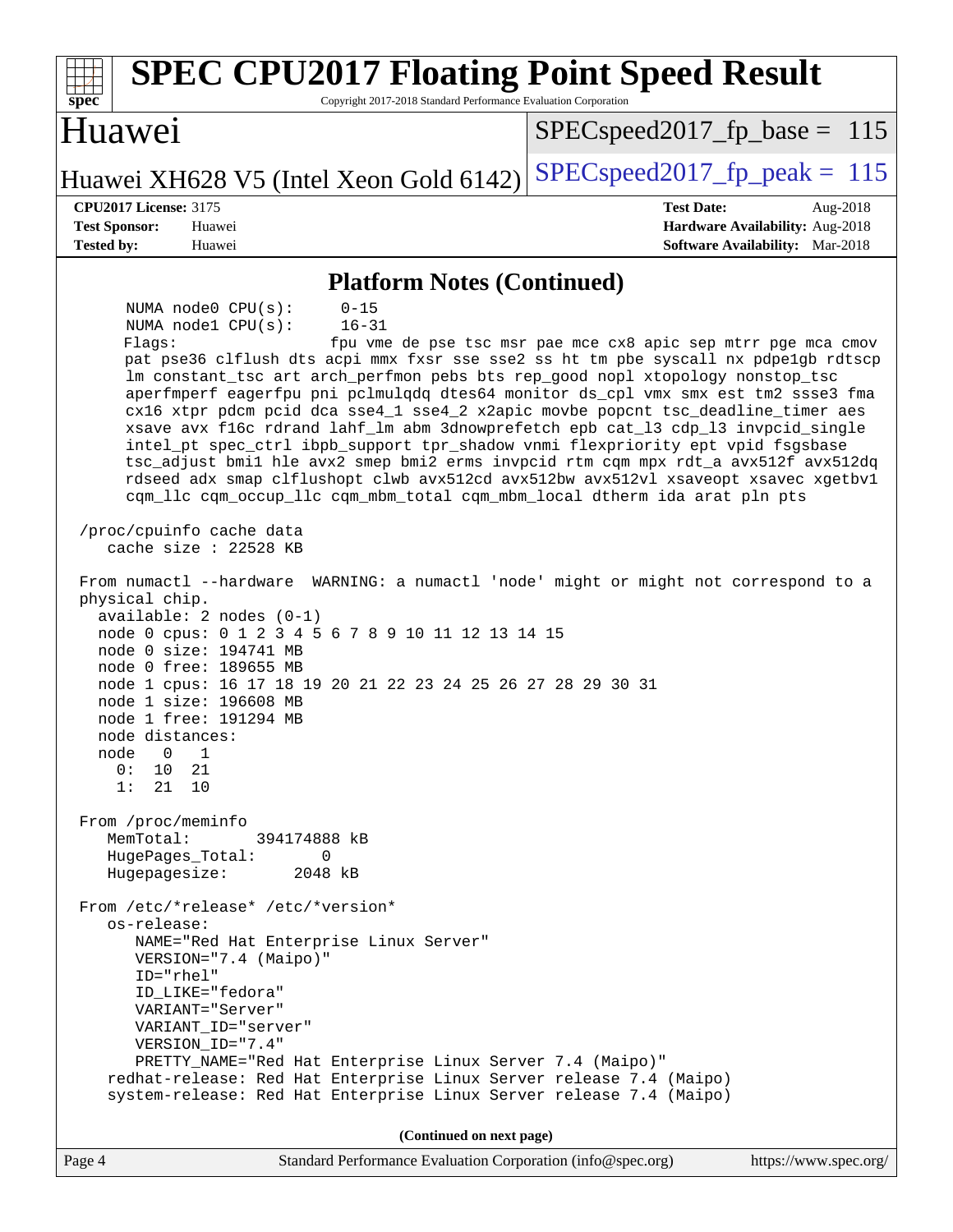| <b>SPEC CPU2017 Floating Point Speed Result</b><br>$spec^*$<br>Copyright 2017-2018 Standard Performance Evaluation Corporation                                                                                                                                                                                                                                                                                                                                                                               |                                                                                                            |  |  |  |
|--------------------------------------------------------------------------------------------------------------------------------------------------------------------------------------------------------------------------------------------------------------------------------------------------------------------------------------------------------------------------------------------------------------------------------------------------------------------------------------------------------------|------------------------------------------------------------------------------------------------------------|--|--|--|
| Huawei                                                                                                                                                                                                                                                                                                                                                                                                                                                                                                       | $SPEC speed2017_fp\_base = 115$                                                                            |  |  |  |
| Huawei XH628 V5 (Intel Xeon Gold 6142)                                                                                                                                                                                                                                                                                                                                                                                                                                                                       | $SPEC speed2017_fp\_peak = 115$                                                                            |  |  |  |
| <b>CPU2017 License: 3175</b><br><b>Test Sponsor:</b><br>Huawei<br><b>Tested by:</b><br>Huawei                                                                                                                                                                                                                                                                                                                                                                                                                | <b>Test Date:</b><br>Aug-2018<br>Hardware Availability: Aug-2018<br><b>Software Availability:</b> Mar-2018 |  |  |  |
| <b>Platform Notes (Continued)</b>                                                                                                                                                                                                                                                                                                                                                                                                                                                                            |                                                                                                            |  |  |  |
| system-release-cpe: cpe:/o:redhat:enterprise_linux:7.4:ga:server                                                                                                                                                                                                                                                                                                                                                                                                                                             |                                                                                                            |  |  |  |
| uname $-a$ :<br>Linux localhost.localdomain 3.10.0-693.11.6.el7.x86_64 #1 SMP Thu Dec 28 14:23:39 EST<br>2017 x86_64 x86_64 x86_64 GNU/Linux                                                                                                                                                                                                                                                                                                                                                                 |                                                                                                            |  |  |  |
| run-level 3 Aug 15 11:18                                                                                                                                                                                                                                                                                                                                                                                                                                                                                     |                                                                                                            |  |  |  |
| SPEC is set to: /spec2017<br>Filesystem<br>Type Size Used Avail Use% Mounted on<br>/dev/sda4<br>xfs<br>553G 8.0G 545G<br>$2\frac{8}{1}$ /                                                                                                                                                                                                                                                                                                                                                                    |                                                                                                            |  |  |  |
| Additional information from dmidecode follows. WARNING: Use caution when you interpret<br>this section. The 'dmidecode' program reads system data which is "intended to allow<br>hardware to be accurately determined", but the intent may not be met, as there are<br>frequent changes to hardware, firmware, and the "DMTF SMBIOS" standard.<br>BIOS INSYDE Corp. 0.86 08/06/2018<br>Memory:<br>4x NO DIMM NO DIMM<br>12x Samsung M393A4K40BB2-CTD 32 GB 2 rank 2666<br>(End of data from sysinfo program) |                                                                                                            |  |  |  |
| <b>Compiler Version Notes</b>                                                                                                                                                                                                                                                                                                                                                                                                                                                                                |                                                                                                            |  |  |  |
| CC 619.1bm_s(base) 638.imagick_s(base, peak) 644.nab_s(base, peak)                                                                                                                                                                                                                                                                                                                                                                                                                                           |                                                                                                            |  |  |  |
| icc (ICC) 18.0.2 20180210<br>Copyright (C) 1985-2018 Intel Corporation. All rights reserved.                                                                                                                                                                                                                                                                                                                                                                                                                 |                                                                                                            |  |  |  |
| $619.1$ bm_s(peak)<br>CC.                                                                                                                                                                                                                                                                                                                                                                                                                                                                                    |                                                                                                            |  |  |  |
| icc (ICC) 18.0.2 20180210<br>Copyright (C) 1985-2018 Intel Corporation. All rights reserved.                                                                                                                                                                                                                                                                                                                                                                                                                 |                                                                                                            |  |  |  |
| FC 607.cactuBSSN_s(base, peak)<br>-----------------------------                                                                                                                                                                                                                                                                                                                                                                                                                                              |                                                                                                            |  |  |  |
| icpc (ICC) 18.0.2 20180210<br>Copyright (C) 1985-2018 Intel Corporation. All rights reserved.<br>icc (ICC) 18.0.2 20180210<br>Copyright (C) 1985-2018 Intel Corporation. All rights reserved.                                                                                                                                                                                                                                                                                                                |                                                                                                            |  |  |  |
|                                                                                                                                                                                                                                                                                                                                                                                                                                                                                                              |                                                                                                            |  |  |  |
| (Continued on next page)<br>Page 5<br>Standard Performance Evaluation Corporation (info@spec.org)                                                                                                                                                                                                                                                                                                                                                                                                            | https://www.spec.org/                                                                                      |  |  |  |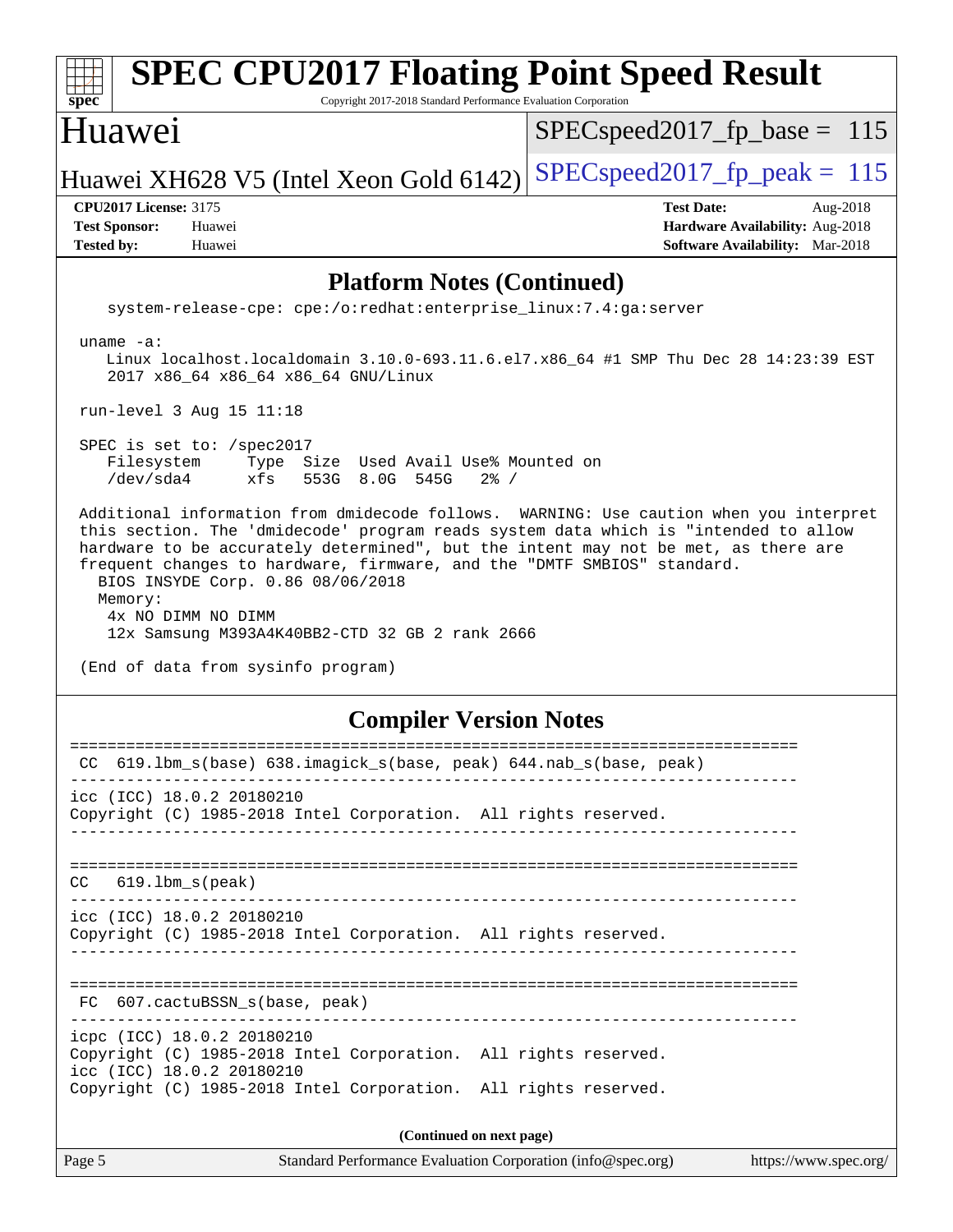| spec <sup>®</sup>                                                                             |                                                                 | <b>SPEC CPU2017 Floating Point Speed Result</b><br>Copyright 2017-2018 Standard Performance Evaluation Corporation |                                                                                |
|-----------------------------------------------------------------------------------------------|-----------------------------------------------------------------|--------------------------------------------------------------------------------------------------------------------|--------------------------------------------------------------------------------|
| Huawei                                                                                        |                                                                 |                                                                                                                    | $SPEC speed2017_fp\_base = 115$                                                |
|                                                                                               | Huawei XH628 V5 (Intel Xeon Gold 6142)                          |                                                                                                                    | $SPEC speed2017_fp\_peak = 115$                                                |
| <b>CPU2017 License: 3175</b><br><b>Test Sponsor:</b><br>Huawei<br><b>Tested by:</b><br>Huawei |                                                                 | <b>Test Date:</b>                                                                                                  | Aug-2018<br>Hardware Availability: Aug-2018<br>Software Availability: Mar-2018 |
|                                                                                               |                                                                 | <b>Compiler Version Notes (Continued)</b>                                                                          |                                                                                |
| ifort (IFORT) 18.0.2 20180210                                                                 | Copyright (C) 1985-2018 Intel Corporation. All rights reserved. |                                                                                                                    |                                                                                |
|                                                                                               |                                                                 | FC 603.bwaves_s(base) 649.fotonik3d_s(base) 654.roms_s(base, peak)                                                 |                                                                                |
| ifort (IFORT) 18.0.2 20180210                                                                 | Copyright (C) 1985-2018 Intel Corporation. All rights reserved. |                                                                                                                    |                                                                                |
| FC.                                                                                           | 603.bwaves_s(peak) 649.fotonik3d_s(peak)                        |                                                                                                                    |                                                                                |
| ifort (IFORT) 18.0.2 20180210                                                                 | Copyright (C) 1985-2018 Intel Corporation. All rights reserved. |                                                                                                                    |                                                                                |
|                                                                                               | $CC$ 621.wrf_s(base) 627.cam4_s(base, peak) 628.pop2_s(base)    |                                                                                                                    |                                                                                |
| ifort (IFORT) 18.0.2 20180210<br>icc (ICC) 18.0.2 20180210                                    | Copyright (C) 1985-2018 Intel Corporation. All rights reserved. |                                                                                                                    |                                                                                |
|                                                                                               | Copyright (C) 1985-2018 Intel Corporation. All rights reserved. |                                                                                                                    |                                                                                |
| CC                                                                                            | 621.wrf_s(peak) 628.pop2_s(peak)                                |                                                                                                                    |                                                                                |
| ifort (IFORT) 18.0.2 20180210<br>icc (ICC) 18.0.2 20180210                                    | Copyright (C) 1985-2018 Intel Corporation. All rights reserved. |                                                                                                                    |                                                                                |
|                                                                                               | Copyright (C) 1985-2018 Intel Corporation. All rights reserved. |                                                                                                                    |                                                                                |
| <b>Base Compiler Invocation</b>                                                               |                                                                 |                                                                                                                    |                                                                                |
| C benchmarks:<br>$\text{icc}$ -m64 -std=c11                                                   |                                                                 |                                                                                                                    |                                                                                |
| Fortran benchmarks:<br>$ifort -m64$                                                           |                                                                 |                                                                                                                    |                                                                                |
| Benchmarks using both Fortran and C:<br>ifort $-m64$ icc $-m64$ $-std=cl1$                    |                                                                 |                                                                                                                    |                                                                                |
| (Continued on next page)                                                                      |                                                                 |                                                                                                                    |                                                                                |
| Page 6                                                                                        |                                                                 | Standard Performance Evaluation Corporation (info@spec.org)                                                        | https://www.spec.org/                                                          |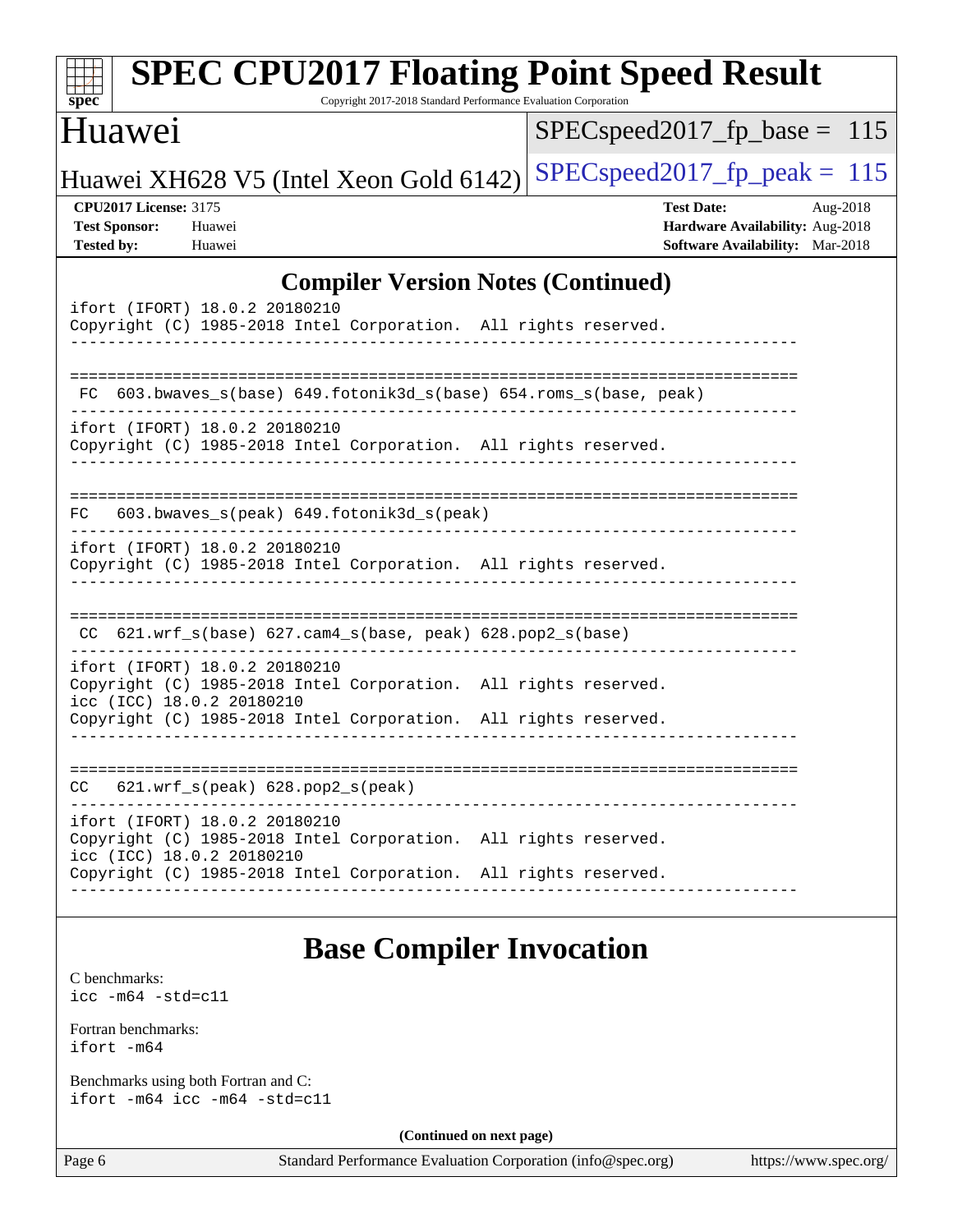

# **[SPEC CPU2017 Floating Point Speed Result](http://www.spec.org/auto/cpu2017/Docs/result-fields.html#SPECCPU2017FloatingPointSpeedResult)**

Copyright 2017-2018 Standard Performance Evaluation Corporation

### Huawei

SPECspeed2017 fp base =  $115$ 

Huawei XH628 V5 (Intel Xeon Gold 6142) SPECspeed 2017 fp peak = 115

**[CPU2017 License:](http://www.spec.org/auto/cpu2017/Docs/result-fields.html#CPU2017License)** 3175 **[Test Date:](http://www.spec.org/auto/cpu2017/Docs/result-fields.html#TestDate)** Aug-2018 **[Test Sponsor:](http://www.spec.org/auto/cpu2017/Docs/result-fields.html#TestSponsor)** Huawei **[Hardware Availability:](http://www.spec.org/auto/cpu2017/Docs/result-fields.html#HardwareAvailability)** Aug-2018 **[Tested by:](http://www.spec.org/auto/cpu2017/Docs/result-fields.html#Testedby)** Huawei **[Software Availability:](http://www.spec.org/auto/cpu2017/Docs/result-fields.html#SoftwareAvailability)** Mar-2018

## **[Base Compiler Invocation \(Continued\)](http://www.spec.org/auto/cpu2017/Docs/result-fields.html#BaseCompilerInvocation)**

[Benchmarks using Fortran, C, and C++:](http://www.spec.org/auto/cpu2017/Docs/result-fields.html#BenchmarksusingFortranCandCXX) [icpc -m64](http://www.spec.org/cpu2017/results/res2018q4/cpu2017-20181025-09294.flags.html#user_CC_CXX_FCbase_intel_icpc_64bit_4ecb2543ae3f1412ef961e0650ca070fec7b7afdcd6ed48761b84423119d1bf6bdf5cad15b44d48e7256388bc77273b966e5eb805aefd121eb22e9299b2ec9d9) [icc -m64 -std=c11](http://www.spec.org/cpu2017/results/res2018q4/cpu2017-20181025-09294.flags.html#user_CC_CXX_FCbase_intel_icc_64bit_c11_33ee0cdaae7deeeab2a9725423ba97205ce30f63b9926c2519791662299b76a0318f32ddfffdc46587804de3178b4f9328c46fa7c2b0cd779d7a61945c91cd35) [ifort -m64](http://www.spec.org/cpu2017/results/res2018q4/cpu2017-20181025-09294.flags.html#user_CC_CXX_FCbase_intel_ifort_64bit_24f2bb282fbaeffd6157abe4f878425411749daecae9a33200eee2bee2fe76f3b89351d69a8130dd5949958ce389cf37ff59a95e7a40d588e8d3a57e0c3fd751)

### **[Base Portability Flags](http://www.spec.org/auto/cpu2017/Docs/result-fields.html#BasePortabilityFlags)**

 603.bwaves\_s: [-DSPEC\\_LP64](http://www.spec.org/cpu2017/results/res2018q4/cpu2017-20181025-09294.flags.html#suite_basePORTABILITY603_bwaves_s_DSPEC_LP64) 607.cactuBSSN\_s: [-DSPEC\\_LP64](http://www.spec.org/cpu2017/results/res2018q4/cpu2017-20181025-09294.flags.html#suite_basePORTABILITY607_cactuBSSN_s_DSPEC_LP64) 619.lbm\_s: [-DSPEC\\_LP64](http://www.spec.org/cpu2017/results/res2018q4/cpu2017-20181025-09294.flags.html#suite_basePORTABILITY619_lbm_s_DSPEC_LP64) 621.wrf\_s: [-DSPEC\\_LP64](http://www.spec.org/cpu2017/results/res2018q4/cpu2017-20181025-09294.flags.html#suite_basePORTABILITY621_wrf_s_DSPEC_LP64) [-DSPEC\\_CASE\\_FLAG](http://www.spec.org/cpu2017/results/res2018q4/cpu2017-20181025-09294.flags.html#b621.wrf_s_baseCPORTABILITY_DSPEC_CASE_FLAG) [-convert big\\_endian](http://www.spec.org/cpu2017/results/res2018q4/cpu2017-20181025-09294.flags.html#user_baseFPORTABILITY621_wrf_s_convert_big_endian_c3194028bc08c63ac5d04de18c48ce6d347e4e562e8892b8bdbdc0214820426deb8554edfa529a3fb25a586e65a3d812c835984020483e7e73212c4d31a38223) 627.cam4\_s: [-DSPEC\\_LP64](http://www.spec.org/cpu2017/results/res2018q4/cpu2017-20181025-09294.flags.html#suite_basePORTABILITY627_cam4_s_DSPEC_LP64) [-DSPEC\\_CASE\\_FLAG](http://www.spec.org/cpu2017/results/res2018q4/cpu2017-20181025-09294.flags.html#b627.cam4_s_baseCPORTABILITY_DSPEC_CASE_FLAG) 628.pop2\_s: [-DSPEC\\_LP64](http://www.spec.org/cpu2017/results/res2018q4/cpu2017-20181025-09294.flags.html#suite_basePORTABILITY628_pop2_s_DSPEC_LP64) [-DSPEC\\_CASE\\_FLAG](http://www.spec.org/cpu2017/results/res2018q4/cpu2017-20181025-09294.flags.html#b628.pop2_s_baseCPORTABILITY_DSPEC_CASE_FLAG) [-convert big\\_endian](http://www.spec.org/cpu2017/results/res2018q4/cpu2017-20181025-09294.flags.html#user_baseFPORTABILITY628_pop2_s_convert_big_endian_c3194028bc08c63ac5d04de18c48ce6d347e4e562e8892b8bdbdc0214820426deb8554edfa529a3fb25a586e65a3d812c835984020483e7e73212c4d31a38223) [-assume byterecl](http://www.spec.org/cpu2017/results/res2018q4/cpu2017-20181025-09294.flags.html#user_baseFPORTABILITY628_pop2_s_assume_byterecl_7e47d18b9513cf18525430bbf0f2177aa9bf368bc7a059c09b2c06a34b53bd3447c950d3f8d6c70e3faf3a05c8557d66a5798b567902e8849adc142926523472) 638.imagick\_s: [-DSPEC\\_LP64](http://www.spec.org/cpu2017/results/res2018q4/cpu2017-20181025-09294.flags.html#suite_basePORTABILITY638_imagick_s_DSPEC_LP64) 644.nab\_s: [-DSPEC\\_LP64](http://www.spec.org/cpu2017/results/res2018q4/cpu2017-20181025-09294.flags.html#suite_basePORTABILITY644_nab_s_DSPEC_LP64) 649.fotonik3d\_s: [-DSPEC\\_LP64](http://www.spec.org/cpu2017/results/res2018q4/cpu2017-20181025-09294.flags.html#suite_basePORTABILITY649_fotonik3d_s_DSPEC_LP64) 654.roms\_s: [-DSPEC\\_LP64](http://www.spec.org/cpu2017/results/res2018q4/cpu2017-20181025-09294.flags.html#suite_basePORTABILITY654_roms_s_DSPEC_LP64)

### **[Base Optimization Flags](http://www.spec.org/auto/cpu2017/Docs/result-fields.html#BaseOptimizationFlags)**

#### [C benchmarks](http://www.spec.org/auto/cpu2017/Docs/result-fields.html#Cbenchmarks):

[-Wl,-z,muldefs](http://www.spec.org/cpu2017/results/res2018q4/cpu2017-20181025-09294.flags.html#user_CCbase_link_force_multiple1_b4cbdb97b34bdee9ceefcfe54f4c8ea74255f0b02a4b23e853cdb0e18eb4525ac79b5a88067c842dd0ee6996c24547a27a4b99331201badda8798ef8a743f577) [-xCORE-AVX2](http://www.spec.org/cpu2017/results/res2018q4/cpu2017-20181025-09294.flags.html#user_CCbase_f-xCORE-AVX2) [-ipo](http://www.spec.org/cpu2017/results/res2018q4/cpu2017-20181025-09294.flags.html#user_CCbase_f-ipo) [-O3](http://www.spec.org/cpu2017/results/res2018q4/cpu2017-20181025-09294.flags.html#user_CCbase_f-O3) [-no-prec-div](http://www.spec.org/cpu2017/results/res2018q4/cpu2017-20181025-09294.flags.html#user_CCbase_f-no-prec-div) [-qopt-prefetch](http://www.spec.org/cpu2017/results/res2018q4/cpu2017-20181025-09294.flags.html#user_CCbase_f-qopt-prefetch) [-ffinite-math-only](http://www.spec.org/cpu2017/results/res2018q4/cpu2017-20181025-09294.flags.html#user_CCbase_f_finite_math_only_cb91587bd2077682c4b38af759c288ed7c732db004271a9512da14a4f8007909a5f1427ecbf1a0fb78ff2a814402c6114ac565ca162485bbcae155b5e4258871) [-qopt-mem-layout-trans=3](http://www.spec.org/cpu2017/results/res2018q4/cpu2017-20181025-09294.flags.html#user_CCbase_f-qopt-mem-layout-trans_de80db37974c74b1f0e20d883f0b675c88c3b01e9d123adea9b28688d64333345fb62bc4a798493513fdb68f60282f9a726aa07f478b2f7113531aecce732043) [-qopenmp](http://www.spec.org/cpu2017/results/res2018q4/cpu2017-20181025-09294.flags.html#user_CCbase_qopenmp_16be0c44f24f464004c6784a7acb94aca937f053568ce72f94b139a11c7c168634a55f6653758ddd83bcf7b8463e8028bb0b48b77bcddc6b78d5d95bb1df2967) [-DSPEC\\_OPENMP](http://www.spec.org/cpu2017/results/res2018q4/cpu2017-20181025-09294.flags.html#suite_CCbase_DSPEC_OPENMP) [-L/usr/local/je5.0.1-64/lib](http://www.spec.org/cpu2017/results/res2018q4/cpu2017-20181025-09294.flags.html#user_CCbase_jemalloc_link_path64_4b10a636b7bce113509b17f3bd0d6226c5fb2346b9178c2d0232c14f04ab830f976640479e5c33dc2bcbbdad86ecfb6634cbbd4418746f06f368b512fced5394) [-ljemalloc](http://www.spec.org/cpu2017/results/res2018q4/cpu2017-20181025-09294.flags.html#user_CCbase_jemalloc_link_lib_d1249b907c500fa1c0672f44f562e3d0f79738ae9e3c4a9c376d49f265a04b9c99b167ecedbf6711b3085be911c67ff61f150a17b3472be731631ba4d0471706)

#### [Fortran benchmarks](http://www.spec.org/auto/cpu2017/Docs/result-fields.html#Fortranbenchmarks):

[-Wl,-z,muldefs](http://www.spec.org/cpu2017/results/res2018q4/cpu2017-20181025-09294.flags.html#user_FCbase_link_force_multiple1_b4cbdb97b34bdee9ceefcfe54f4c8ea74255f0b02a4b23e853cdb0e18eb4525ac79b5a88067c842dd0ee6996c24547a27a4b99331201badda8798ef8a743f577) -DSPEC OPENMP [-xCORE-AVX2](http://www.spec.org/cpu2017/results/res2018q4/cpu2017-20181025-09294.flags.html#user_FCbase_f-xCORE-AVX2) [-ipo](http://www.spec.org/cpu2017/results/res2018q4/cpu2017-20181025-09294.flags.html#user_FCbase_f-ipo) [-O3](http://www.spec.org/cpu2017/results/res2018q4/cpu2017-20181025-09294.flags.html#user_FCbase_f-O3) [-no-prec-div](http://www.spec.org/cpu2017/results/res2018q4/cpu2017-20181025-09294.flags.html#user_FCbase_f-no-prec-div) [-qopt-prefetch](http://www.spec.org/cpu2017/results/res2018q4/cpu2017-20181025-09294.flags.html#user_FCbase_f-qopt-prefetch) [-ffinite-math-only](http://www.spec.org/cpu2017/results/res2018q4/cpu2017-20181025-09294.flags.html#user_FCbase_f_finite_math_only_cb91587bd2077682c4b38af759c288ed7c732db004271a9512da14a4f8007909a5f1427ecbf1a0fb78ff2a814402c6114ac565ca162485bbcae155b5e4258871) [-qopt-mem-layout-trans=3](http://www.spec.org/cpu2017/results/res2018q4/cpu2017-20181025-09294.flags.html#user_FCbase_f-qopt-mem-layout-trans_de80db37974c74b1f0e20d883f0b675c88c3b01e9d123adea9b28688d64333345fb62bc4a798493513fdb68f60282f9a726aa07f478b2f7113531aecce732043) [-qopenmp](http://www.spec.org/cpu2017/results/res2018q4/cpu2017-20181025-09294.flags.html#user_FCbase_qopenmp_16be0c44f24f464004c6784a7acb94aca937f053568ce72f94b139a11c7c168634a55f6653758ddd83bcf7b8463e8028bb0b48b77bcddc6b78d5d95bb1df2967) [-nostandard-realloc-lhs](http://www.spec.org/cpu2017/results/res2018q4/cpu2017-20181025-09294.flags.html#user_FCbase_f_2003_std_realloc_82b4557e90729c0f113870c07e44d33d6f5a304b4f63d4c15d2d0f1fab99f5daaed73bdb9275d9ae411527f28b936061aa8b9c8f2d63842963b95c9dd6426b8a) [-L/usr/local/je5.0.1-64/lib](http://www.spec.org/cpu2017/results/res2018q4/cpu2017-20181025-09294.flags.html#user_FCbase_jemalloc_link_path64_4b10a636b7bce113509b17f3bd0d6226c5fb2346b9178c2d0232c14f04ab830f976640479e5c33dc2bcbbdad86ecfb6634cbbd4418746f06f368b512fced5394) [-ljemalloc](http://www.spec.org/cpu2017/results/res2018q4/cpu2017-20181025-09294.flags.html#user_FCbase_jemalloc_link_lib_d1249b907c500fa1c0672f44f562e3d0f79738ae9e3c4a9c376d49f265a04b9c99b167ecedbf6711b3085be911c67ff61f150a17b3472be731631ba4d0471706)

#### [Benchmarks using both Fortran and C](http://www.spec.org/auto/cpu2017/Docs/result-fields.html#BenchmarksusingbothFortranandC):

[-Wl,-z,muldefs](http://www.spec.org/cpu2017/results/res2018q4/cpu2017-20181025-09294.flags.html#user_CC_FCbase_link_force_multiple1_b4cbdb97b34bdee9ceefcfe54f4c8ea74255f0b02a4b23e853cdb0e18eb4525ac79b5a88067c842dd0ee6996c24547a27a4b99331201badda8798ef8a743f577) [-xCORE-AVX2](http://www.spec.org/cpu2017/results/res2018q4/cpu2017-20181025-09294.flags.html#user_CC_FCbase_f-xCORE-AVX2) [-ipo](http://www.spec.org/cpu2017/results/res2018q4/cpu2017-20181025-09294.flags.html#user_CC_FCbase_f-ipo) [-O3](http://www.spec.org/cpu2017/results/res2018q4/cpu2017-20181025-09294.flags.html#user_CC_FCbase_f-O3) [-no-prec-div](http://www.spec.org/cpu2017/results/res2018q4/cpu2017-20181025-09294.flags.html#user_CC_FCbase_f-no-prec-div) [-qopt-prefetch](http://www.spec.org/cpu2017/results/res2018q4/cpu2017-20181025-09294.flags.html#user_CC_FCbase_f-qopt-prefetch) [-ffinite-math-only](http://www.spec.org/cpu2017/results/res2018q4/cpu2017-20181025-09294.flags.html#user_CC_FCbase_f_finite_math_only_cb91587bd2077682c4b38af759c288ed7c732db004271a9512da14a4f8007909a5f1427ecbf1a0fb78ff2a814402c6114ac565ca162485bbcae155b5e4258871) [-qopt-mem-layout-trans=3](http://www.spec.org/cpu2017/results/res2018q4/cpu2017-20181025-09294.flags.html#user_CC_FCbase_f-qopt-mem-layout-trans_de80db37974c74b1f0e20d883f0b675c88c3b01e9d123adea9b28688d64333345fb62bc4a798493513fdb68f60282f9a726aa07f478b2f7113531aecce732043) [-qopenmp](http://www.spec.org/cpu2017/results/res2018q4/cpu2017-20181025-09294.flags.html#user_CC_FCbase_qopenmp_16be0c44f24f464004c6784a7acb94aca937f053568ce72f94b139a11c7c168634a55f6653758ddd83bcf7b8463e8028bb0b48b77bcddc6b78d5d95bb1df2967) [-DSPEC\\_OPENMP](http://www.spec.org/cpu2017/results/res2018q4/cpu2017-20181025-09294.flags.html#suite_CC_FCbase_DSPEC_OPENMP) [-nostandard-realloc-lhs](http://www.spec.org/cpu2017/results/res2018q4/cpu2017-20181025-09294.flags.html#user_CC_FCbase_f_2003_std_realloc_82b4557e90729c0f113870c07e44d33d6f5a304b4f63d4c15d2d0f1fab99f5daaed73bdb9275d9ae411527f28b936061aa8b9c8f2d63842963b95c9dd6426b8a) [-L/usr/local/je5.0.1-64/lib](http://www.spec.org/cpu2017/results/res2018q4/cpu2017-20181025-09294.flags.html#user_CC_FCbase_jemalloc_link_path64_4b10a636b7bce113509b17f3bd0d6226c5fb2346b9178c2d0232c14f04ab830f976640479e5c33dc2bcbbdad86ecfb6634cbbd4418746f06f368b512fced5394) [-ljemalloc](http://www.spec.org/cpu2017/results/res2018q4/cpu2017-20181025-09294.flags.html#user_CC_FCbase_jemalloc_link_lib_d1249b907c500fa1c0672f44f562e3d0f79738ae9e3c4a9c376d49f265a04b9c99b167ecedbf6711b3085be911c67ff61f150a17b3472be731631ba4d0471706)

#### [Benchmarks using Fortran, C, and C++:](http://www.spec.org/auto/cpu2017/Docs/result-fields.html#BenchmarksusingFortranCandCXX)

```
-Wl,-z,muldefs -xCORE-AVX2 -ipo -O3 -no-prec-div -qopt-prefetch
-ffinite-math-only -qopt-mem-layout-trans=3 -qopenmp -DSPEC_OPENMP
-nostandard-realloc-lhs -L/usr/local/je5.0.1-64/lib -ljemalloc
```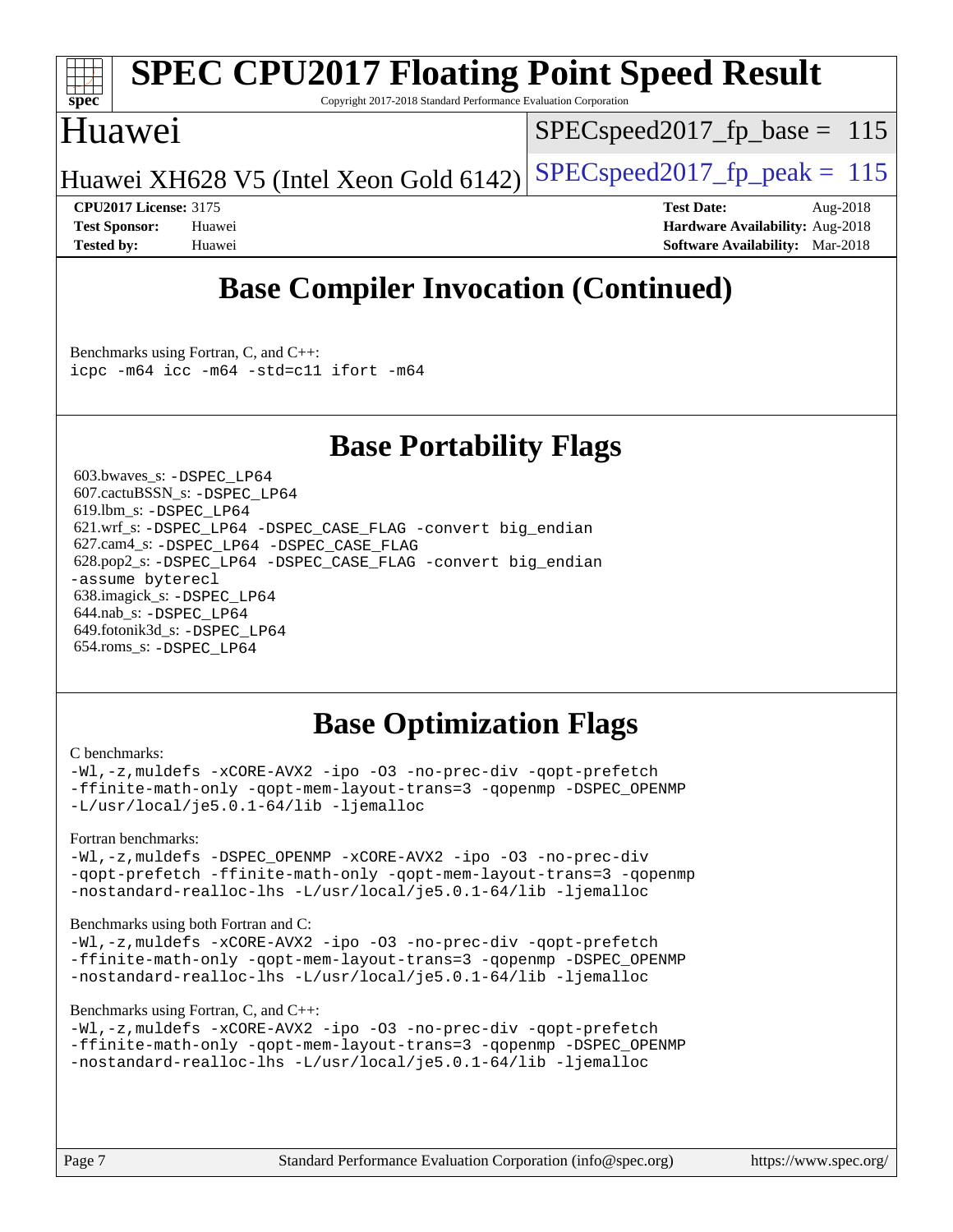### **[spec](http://www.spec.org/) [SPEC CPU2017 Floating Point Speed Result](http://www.spec.org/auto/cpu2017/Docs/result-fields.html#SPECCPU2017FloatingPointSpeedResult)** Copyright 2017-2018 Standard Performance Evaluation Corporation

### Huawei

SPECspeed2017 fp base =  $115$ 

### Huawei XH628 V5 (Intel Xeon Gold 6142) SPECspeed 2017 fp peak = 115

**[Tested by:](http://www.spec.org/auto/cpu2017/Docs/result-fields.html#Testedby)** Huawei **[Software Availability:](http://www.spec.org/auto/cpu2017/Docs/result-fields.html#SoftwareAvailability)** Mar-2018

**[CPU2017 License:](http://www.spec.org/auto/cpu2017/Docs/result-fields.html#CPU2017License)** 3175 **[Test Date:](http://www.spec.org/auto/cpu2017/Docs/result-fields.html#TestDate)** Aug-2018 **[Test Sponsor:](http://www.spec.org/auto/cpu2017/Docs/result-fields.html#TestSponsor)** Huawei **[Hardware Availability:](http://www.spec.org/auto/cpu2017/Docs/result-fields.html#HardwareAvailability)** Aug-2018

### **[Peak Compiler Invocation](http://www.spec.org/auto/cpu2017/Docs/result-fields.html#PeakCompilerInvocation)**

[C benchmarks](http://www.spec.org/auto/cpu2017/Docs/result-fields.html#Cbenchmarks): [icc -m64 -std=c11](http://www.spec.org/cpu2017/results/res2018q4/cpu2017-20181025-09294.flags.html#user_CCpeak_intel_icc_64bit_c11_33ee0cdaae7deeeab2a9725423ba97205ce30f63b9926c2519791662299b76a0318f32ddfffdc46587804de3178b4f9328c46fa7c2b0cd779d7a61945c91cd35)

[Fortran benchmarks:](http://www.spec.org/auto/cpu2017/Docs/result-fields.html#Fortranbenchmarks) [ifort -m64](http://www.spec.org/cpu2017/results/res2018q4/cpu2017-20181025-09294.flags.html#user_FCpeak_intel_ifort_64bit_24f2bb282fbaeffd6157abe4f878425411749daecae9a33200eee2bee2fe76f3b89351d69a8130dd5949958ce389cf37ff59a95e7a40d588e8d3a57e0c3fd751)

[Benchmarks using both Fortran and C](http://www.spec.org/auto/cpu2017/Docs/result-fields.html#BenchmarksusingbothFortranandC): [ifort -m64](http://www.spec.org/cpu2017/results/res2018q4/cpu2017-20181025-09294.flags.html#user_CC_FCpeak_intel_ifort_64bit_24f2bb282fbaeffd6157abe4f878425411749daecae9a33200eee2bee2fe76f3b89351d69a8130dd5949958ce389cf37ff59a95e7a40d588e8d3a57e0c3fd751) [icc -m64 -std=c11](http://www.spec.org/cpu2017/results/res2018q4/cpu2017-20181025-09294.flags.html#user_CC_FCpeak_intel_icc_64bit_c11_33ee0cdaae7deeeab2a9725423ba97205ce30f63b9926c2519791662299b76a0318f32ddfffdc46587804de3178b4f9328c46fa7c2b0cd779d7a61945c91cd35)

[Benchmarks using Fortran, C, and C++](http://www.spec.org/auto/cpu2017/Docs/result-fields.html#BenchmarksusingFortranCandCXX): [icpc -m64](http://www.spec.org/cpu2017/results/res2018q4/cpu2017-20181025-09294.flags.html#user_CC_CXX_FCpeak_intel_icpc_64bit_4ecb2543ae3f1412ef961e0650ca070fec7b7afdcd6ed48761b84423119d1bf6bdf5cad15b44d48e7256388bc77273b966e5eb805aefd121eb22e9299b2ec9d9) [icc -m64 -std=c11](http://www.spec.org/cpu2017/results/res2018q4/cpu2017-20181025-09294.flags.html#user_CC_CXX_FCpeak_intel_icc_64bit_c11_33ee0cdaae7deeeab2a9725423ba97205ce30f63b9926c2519791662299b76a0318f32ddfffdc46587804de3178b4f9328c46fa7c2b0cd779d7a61945c91cd35) [ifort -m64](http://www.spec.org/cpu2017/results/res2018q4/cpu2017-20181025-09294.flags.html#user_CC_CXX_FCpeak_intel_ifort_64bit_24f2bb282fbaeffd6157abe4f878425411749daecae9a33200eee2bee2fe76f3b89351d69a8130dd5949958ce389cf37ff59a95e7a40d588e8d3a57e0c3fd751)

### **[Peak Portability Flags](http://www.spec.org/auto/cpu2017/Docs/result-fields.html#PeakPortabilityFlags)**

Same as Base Portability Flags

### **[Peak Optimization Flags](http://www.spec.org/auto/cpu2017/Docs/result-fields.html#PeakOptimizationFlags)**

[C benchmarks](http://www.spec.org/auto/cpu2017/Docs/result-fields.html#Cbenchmarks):

 $619.$ lbm\_s: basepeak = yes

638.imagick\_s: basepeak = yes

 $644.nab$ <sub>S</sub>: basepeak = yes

[Fortran benchmarks](http://www.spec.org/auto/cpu2017/Docs/result-fields.html#Fortranbenchmarks):

603.bwaves\_s: basepeak = yes

 $649.$ fotonik $3d$ <sub>-</sub>s: basepeak = yes

 654.roms\_s: [-DSPEC\\_OPENMP](http://www.spec.org/cpu2017/results/res2018q4/cpu2017-20181025-09294.flags.html#suite_peakFOPTIMIZE654_roms_s_DSPEC_OPENMP) [-xCORE-AVX2](http://www.spec.org/cpu2017/results/res2018q4/cpu2017-20181025-09294.flags.html#user_peakFOPTIMIZE654_roms_s_f-xCORE-AVX2) [-ipo](http://www.spec.org/cpu2017/results/res2018q4/cpu2017-20181025-09294.flags.html#user_peakFOPTIMIZE654_roms_s_f-ipo) [-O3](http://www.spec.org/cpu2017/results/res2018q4/cpu2017-20181025-09294.flags.html#user_peakFOPTIMIZE654_roms_s_f-O3) [-no-prec-div](http://www.spec.org/cpu2017/results/res2018q4/cpu2017-20181025-09294.flags.html#user_peakFOPTIMIZE654_roms_s_f-no-prec-div) [-qopt-prefetch](http://www.spec.org/cpu2017/results/res2018q4/cpu2017-20181025-09294.flags.html#user_peakFOPTIMIZE654_roms_s_f-qopt-prefetch) [-ffinite-math-only](http://www.spec.org/cpu2017/results/res2018q4/cpu2017-20181025-09294.flags.html#user_peakFOPTIMIZE654_roms_s_f_finite_math_only_cb91587bd2077682c4b38af759c288ed7c732db004271a9512da14a4f8007909a5f1427ecbf1a0fb78ff2a814402c6114ac565ca162485bbcae155b5e4258871) [-qopt-mem-layout-trans=3](http://www.spec.org/cpu2017/results/res2018q4/cpu2017-20181025-09294.flags.html#user_peakFOPTIMIZE654_roms_s_f-qopt-mem-layout-trans_de80db37974c74b1f0e20d883f0b675c88c3b01e9d123adea9b28688d64333345fb62bc4a798493513fdb68f60282f9a726aa07f478b2f7113531aecce732043) [-qopenmp](http://www.spec.org/cpu2017/results/res2018q4/cpu2017-20181025-09294.flags.html#user_peakFOPTIMIZE654_roms_s_qopenmp_16be0c44f24f464004c6784a7acb94aca937f053568ce72f94b139a11c7c168634a55f6653758ddd83bcf7b8463e8028bb0b48b77bcddc6b78d5d95bb1df2967) [-nostandard-realloc-lhs](http://www.spec.org/cpu2017/results/res2018q4/cpu2017-20181025-09294.flags.html#user_peakEXTRA_FOPTIMIZE654_roms_s_f_2003_std_realloc_82b4557e90729c0f113870c07e44d33d6f5a304b4f63d4c15d2d0f1fab99f5daaed73bdb9275d9ae411527f28b936061aa8b9c8f2d63842963b95c9dd6426b8a)

[Benchmarks using both Fortran and C](http://www.spec.org/auto/cpu2017/Docs/result-fields.html#BenchmarksusingbothFortranandC):

```
 621.wrf_s: -prof-gen(pass 1) -prof-use(pass 2) -O2 -xCORE-AVX2
-qopt-prefetch -ipo -O3 -ffinite-math-only -no-prec-div
-qopt-mem-layout-trans=3 -DSPEC_SUPPRESS_OPENMP -qopenmp
-DSPEC_OPENMP -nostandard-realloc-lhs
```
**(Continued on next page)**